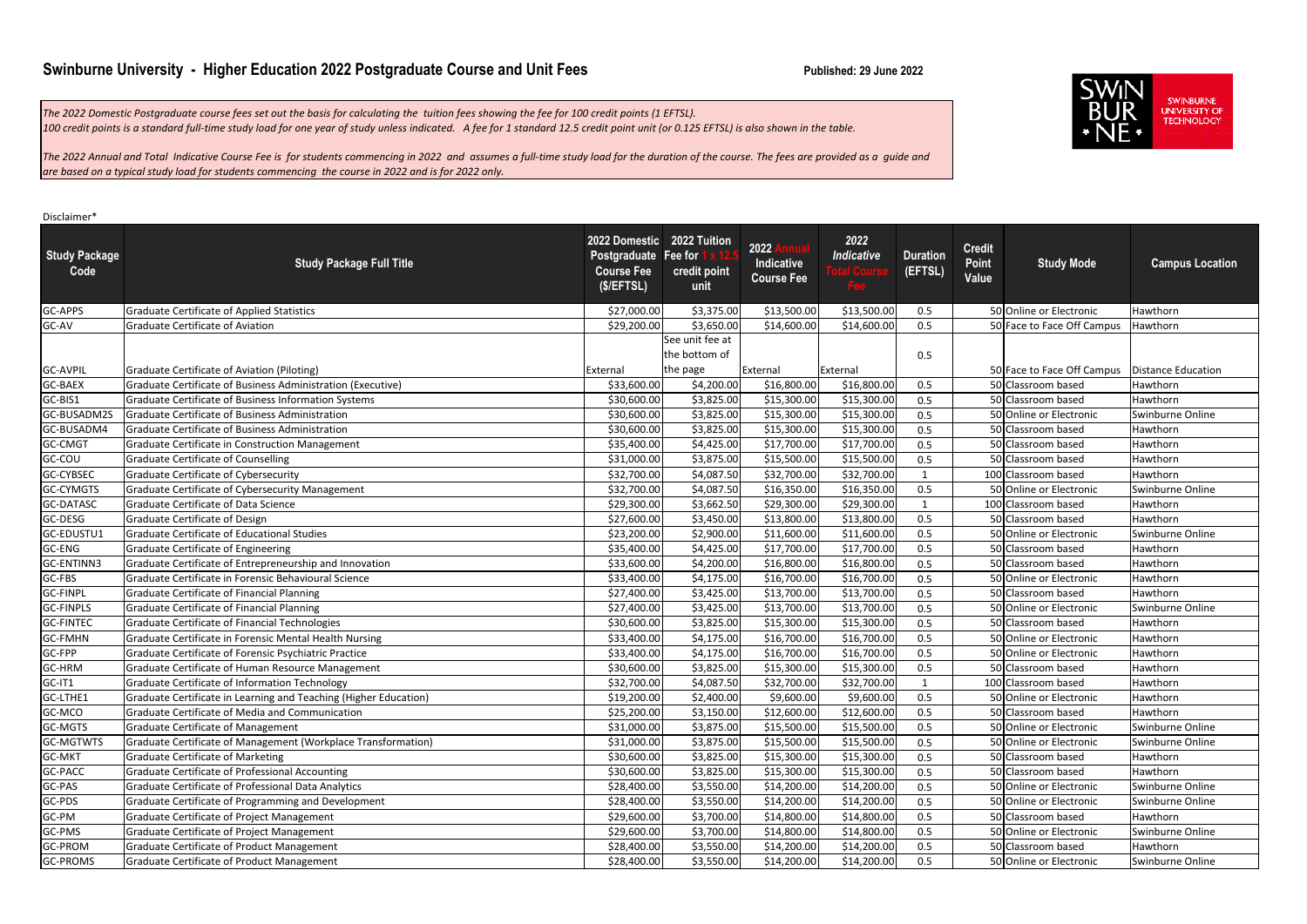| GC-SASTRO<br>Graduate Certificate of Science (Astronomy)<br>\$22,800.00<br>\$2,850.00<br>\$11,400.00<br>50 Online or Electronic<br>\$11,400.00<br>0.5<br>Hawthorn<br>GC-SCI<br>\$3,825.00<br>\$15,300.00<br>50<br>Graduate Certificate of Supply Chain Innovation<br>\$30,600.00<br>\$15,300.00<br><b>Classroom based</b><br>Hawthorn<br>0.5<br>GC-SI<br>\$4,200.00<br>\$16,800.00<br>\$16,800.00<br>0.5<br><b>Graduate Certificate of Social Impact</b><br>\$33,600.00<br><b>Classroom based</b><br>Hawthorn<br>GC-UD<br>\$36,600.00<br>\$4,575.00<br>\$18,300.00<br>50 Classroom based<br>Graduate Certificate of Urban Design<br>\$18,300.00<br>0.5<br>Hawthorn<br>GC-UI<br>\$4,575.00<br>\$18,300.00<br>\$18,300.00<br>0.5<br>50 Classroom based<br>Hawthorn<br><b>Graduate Certificate of Urban Informatics</b><br>\$36,600.00<br><b>GC-WRI</b><br>\$13,250.00<br>50 Online or Electronic<br><b>Graduate Certificate of Writing</b><br>\$26,500.00<br>\$3,312.50<br>\$13,250.00<br>0.5<br>Hawthorn<br>GD-APPS<br>\$27,000.00<br>\$3,375.00<br>\$27,000.00<br>100 Online or Electronic<br>Graduate Diploma in Applied Statistics<br>\$27,000.00<br>Hawthorn<br>$\mathbf{1}$<br>GD-AV<br>\$29,200.00<br>\$29,200.00<br>\$3,650.00<br>\$29,200.00<br><b>Graduate Diploma of Aviation</b><br>100 Face to Face Off Campus<br>Hawthorn<br>GD-COU<br>\$3,875.00<br>\$31,000.00<br><b>Graduate Diploma of Counselling</b><br>\$31,000.00<br>\$31,000.00<br>100 Classroom based<br>Hawthorn<br><b>GD-ECTEAS</b><br>\$22,800.00<br>\$22,800.00<br>Swinburne Online<br>Graduate Diploma of Early Childhood Teaching<br>\$22,800.00<br>\$2,850.00<br>100 Online or Electronic<br>GD-ENVHP<br>\$24,400.00<br>Graduate Diploma of Environmental Health Practice<br>\$3,050.00<br>\$24,400.00<br>100 Multi Modal<br>\$24,400.00<br>Hawthorn<br>GD-FBS<br>Graduate Diploma of Forensic Behavioural Science<br>\$4,175.00<br>\$33,400.00<br>\$33,400.00<br>\$33,400.00<br>100 Online or Electronic<br>Hawthorn<br>$\mathbf{1}$<br>GD-FINPL<br>\$3,425.00<br>\$27,400.00<br>\$27,400.00<br>\$27,400.00<br>Hawthorn<br><b>Graduate Diploma of Financial Planning</b><br>100 Classroom based<br>\$27,400.00<br><b>GD-FINPLS</b><br><b>Graduate Diploma of Financial Planning</b><br>\$3,425.00<br>\$27,400.00<br>100 Online or Electronic<br>Swinburne Online<br>\$27,400.00<br><b>GD-FMHN</b><br>Graduate Diploma of Forensic Mental Health Nursing<br>\$4,175.00<br>\$33,400.00<br>\$33,400.00<br>\$33,400.00<br>100 Online or Electronic<br>Hawthorn<br>GD-IT1<br>\$32,700.00<br><b>Graduate Diploma of Information Technology</b><br>\$32,700.00<br>\$4,087.50<br>\$49,050.00<br>1.5<br>150 Classroom based<br>Hawthorn<br>GD-PACC<br>\$30,600.00<br>\$3,825.00<br>\$30,600.00<br>100 Classroom based<br>Graduate Diploma of Professional Accounting<br>\$30,600.00<br>Hawthorn<br>GD-PMS<br>\$3,700.00<br>\$29,600.00<br>\$29,600.00<br>\$29,600.00<br>100 Online or Electronic<br>Swinburne Online<br>Graduate Diploma of Project Management<br>GD-PSYADS<br>\$3,225.00<br>Graduate Diploma of Psychology (Advanced)<br>\$25,800.00<br>\$25,800.00<br>\$25,800.00<br>100 Online or Electronic<br>Swinburne Online<br>$\mathbf{1}$<br>GD-PSYFOR<br>\$4,137.50<br>\$33,100.00<br>Graduate Diploma in Forensic Psychology<br>\$33,100.00<br>\$33,100.00<br>100 Classroom based<br>Hawthorn<br>$\mathbf{1}$<br>GD-PSYS<br>\$25,800.00<br>\$3,225.00<br>\$25,800.00<br>\$38,700.00<br>150 Online or Electronic<br>Swinburne Online<br><b>Graduate Diploma of Psychology</b><br>1.5<br>\$22,800.00<br>GD-SASTRO<br>\$2,850.00<br>Graduate Diploma of Science (Astronomy)<br>\$22,800.00<br>\$22,800.00<br>100 Online or Electronic<br>Hawthorn<br>GD-SCBIO<br>\$4,212.50<br>\$33,700.00<br>Hawthorn<br>Graduate Diploma of Science (Biotechnology)<br>\$33,700.00<br>\$33,700.00<br>100 Classroom based<br><b>GD-WRI</b><br>\$3,312.50<br>\$26,500.00<br>\$26,500.00<br>\$26,500.00<br>100 Online or Electronic<br><b>Graduate Diploma of Writing</b><br>Hawthorn<br>MA-ARC<br>\$4,575.00<br>\$36,600.00<br>Master of Architecture<br>\$36,600.00<br>\$73,200.00<br>$\overline{2}$<br>200 Classroom based<br>Hawthorn<br>\$4,575.00<br>\$36,600.00<br>\$73,200.00<br>200 Classroom based<br>Hawthorn<br>Master of Architecture and Urban Design<br>\$36,600.00<br>$\mathcal{P}$<br>MA-AV<br>Hawthorn<br>\$3,650.00<br>\$29,200.00<br>150 Face to Face Off Campus<br>Master of Aviation<br>\$29,200.00<br>\$43,800.00<br>1.5<br>MA-BAEX<br>Master of Business Administration (Executive)<br>150 Classroom based<br>\$33,600.00<br>\$4,200.00<br>\$33,600.00<br>\$50,400.00<br>1.5<br>Hawthorn<br>MA-BIS<br>\$30,600.00<br>Master of Business Information Systems<br>\$30,600.00<br>\$3,825.00<br>\$61,200.00<br>200 Classroom based<br>Hawthorn<br>$\overline{2}$<br>MA-BUSADM3S<br><b>Master of Business Administration</b><br>\$3,825.00<br>\$30,600.00<br>\$45,900.00<br>150 Online or Electronic<br>Swinburne Online<br>\$30,600.00<br>1.5<br>MA-BUSADM5<br>\$30,600.00<br>Master of Business Administration<br>\$3,825.00<br>\$61,200.00<br>200 Classroom based<br>Hawthorn<br>\$30,600.00<br>$\overline{2}$<br>MA-CIMGT<br>Master of Construction and Infrastructure Management<br>\$35,400.00<br>\$4,425.00<br>\$35,400.00<br>\$70,800.00<br>$\overline{2}$<br>200 Classroom based<br>Hawthorn<br>MA-CMGTP<br>Master of Construction Management Practice<br>\$35,400.00<br>\$35,400.00<br>\$4,425.00<br>\$35,400.00<br>100 Classroom based<br>Hawthorn<br>MA-COU<br>\$3,875.00<br>\$31,000.00<br>\$46,500.00<br>Master of Counselling<br>\$31,000.00<br>1.5<br>150 Classroom based<br>Hawthorn<br>MA-CYBSEC<br>\$4,087.50<br>\$32,700.00<br>Master of Cybersecurity<br>\$32,700.00<br>\$65,400.00<br>200 Classroom based<br>Hawthorn<br>$\overline{2}$<br>MA-CYMGTS<br>\$4,087.50<br>\$32,700.00<br>\$49,050.00<br>150 Online or Electronic<br>Swinburne Online<br>Master of Cybersecurity Management<br>\$32,700.00<br>1.5<br>MA-DATASC<br>\$3,662.50<br>\$29,300.00<br>\$29,300.00<br>\$58,600.00<br>200 Classroom based<br>Master of Data Science<br>$\overline{2}$<br>Hawthorn<br>MA-DESG<br>\$27,600.00<br>Master of Design<br>\$27,600.00<br>\$3,450.00<br>\$55,200.00<br>$\overline{2}$<br>200 Classroom based<br>Hawthorn<br>MA-DIET<br>\$4,600.00<br>\$36,800.00<br>\$73,600.00<br>Hawthorn<br><b>Master of Dietetics</b><br>\$36,800.00<br>$\overline{2}$<br>200 Classroom based<br>MA-ENGPRC<br>\$4,425.00<br>\$35,400.00<br><b>Master of Engineering Practice</b><br>\$35,400.00<br>\$35,400.00<br>100 Classroom based<br>Hawthorn<br>MA-ENGSC<br>\$35,400.00<br>\$70,800.00<br>200 Classroom based<br><b>Master of Engineering Science</b><br>\$35,400.00<br>\$4,425.00<br>$\overline{2}$<br>Hawthorn<br>MA-ENTINN5<br>\$4,200.00<br>\$33,600.00<br>\$67,200.00<br>Master of Entrepreneurship and Innovation<br>\$33,600.00<br>$\overline{2}$<br>200 Classroom based<br>Hawthorn<br>MA-EPRE<br>Master of Professional Engineering<br>\$4,425.00<br>\$35,400.00<br>\$70,800.00<br>200 Classroom based<br>Hawthorn<br>\$35,400.00<br>$\overline{2}$<br>MA-FBS<br>Master of Forensic Behavioural Science<br>\$4,175.00<br>\$33,400.00<br>\$50,100.00<br>150 Online or Electronic<br>Hawthorn<br>\$33,400.00<br>1.5<br>MA-FIN<br>Master of Finance<br>\$3,825.00<br>\$30,600.00<br>\$61,200.00<br>200 Classroom based<br>\$30,600.00<br>$\overline{2}$<br>Hawthorn<br>MA-FINPL<br>Master of Financial Planning<br>\$3,425.00<br>\$27,400.00<br>150 Classroom based<br>\$27,400.00<br>\$41,100.00<br>1.5<br>Hawthorn<br>MA-FINTEC1<br>Master of Financial Technologies<br>\$3,825.00<br>\$30,600.00<br>\$30,600.00<br>\$61,200.00<br>200 Classroom based<br>Hawthorn<br>$\overline{2}$<br>MA-HRM1<br>Hawthorn<br>Master of Human Resource Management<br>\$30,600.00<br>\$3,825.00<br>\$30,600.00<br>\$61,200.00<br>$\overline{2}$<br>200 Classroom based<br>200 Classroom based | <b>Study Package</b><br>Code | <b>Study Package Full Title</b>  | 2022 Domestic<br>Postgraduate Fee for<br><b>Course Fee</b><br>(\$/EFFISL) | 2022 Tuition<br>credit point<br>unit | 2022<br>Indicative<br><b>Course Fee</b> | 2022<br><b>Indicative</b><br>Fee | <b>Duration</b><br>(EFTSL) | <b>Credit</b><br>Point<br>Value | <b>Study Mode</b> | <b>Campus Location</b> |
|--------------------------------------------------------------------------------------------------------------------------------------------------------------------------------------------------------------------------------------------------------------------------------------------------------------------------------------------------------------------------------------------------------------------------------------------------------------------------------------------------------------------------------------------------------------------------------------------------------------------------------------------------------------------------------------------------------------------------------------------------------------------------------------------------------------------------------------------------------------------------------------------------------------------------------------------------------------------------------------------------------------------------------------------------------------------------------------------------------------------------------------------------------------------------------------------------------------------------------------------------------------------------------------------------------------------------------------------------------------------------------------------------------------------------------------------------------------------------------------------------------------------------------------------------------------------------------------------------------------------------------------------------------------------------------------------------------------------------------------------------------------------------------------------------------------------------------------------------------------------------------------------------------------------------------------------------------------------------------------------------------------------------------------------------------------------------------------------------------------------------------------------------------------------------------------------------------------------------------------------------------------------------------------------------------------------------------------------------------------------------------------------------------------------------------------------------------------------------------------------------------------------------------------------------------------------------------------------------------------------------------------------------------------------------------------------------------------------------------------------------------------------------------------------------------------------------------------------------------------------------------------------------------------------------------------------------------------------------------------------------------------------------------------------------------------------------------------------------------------------------------------------------------------------------------------------------------------------------------------------------------------------------------------------------------------------------------------------------------------------------------------------------------------------------------------------------------------------------------------------------------------------------------------------------------------------------------------------------------------------------------------------------------------------------------------------------------------------------------------------------------------------------------------------------------------------------------------------------------------------------------------------------------------------------------------------------------------------------------------------------------------------------------------------------------------------------------------------------------------------------------------------------------------------------------------------------------------------------------------------------------------------------------------------------------------------------------------------------------------------------------------------------------------------------------------------------------------------------------------------------------------------------------------------------------------------------------------------------------------------------------------------------------------------------------------------------------------------------------------------------------------------------------------------------------------------------------------------------------------------------------------------------------------------------------------------------------------------------------------------------------------------------------------------------------------------------------------------------------------------------------------------------------------------------------------------------------------------------------------------------------------------------------------------------------------------------------------------------------------------------------------------------------------------------------------------------------------------------------------------------------------------------------------------------------------------------------------------------------------------------------------------------------------------------------------------------------------------------------------------------------------------------------------------------------------------------------------------------------------------------------------------------------------------------------------------------------------------------------------------------------------------------------------------------------------------------------------------------------------------------------------------------------------------------------------------------------------------------------------------------------------------------------------------------------------------------------------------------------------------------------------------------------------------------------------------------------------------------------------------------------------------------------------------------------------------------------------------------------------------------------------------------------------------------------------------------------------------------------------------------------------------------------------------------------------------------------------------------------------------------------------------------------------------------------------------------------------------------------------------------------------------------------------------------------------------------------------------------------------------------------------------------------------------------------------------------------------------------------------------------------------------------------------------------------------------------------------------------------------------------------------------------------------------------------------------------------------------------------------------------------------------------------------------------------------------------------------------------------------------------------------------------------------------------------------------------------------------------------------------------------------------------------------------------------------------------------------------------------------------------------------------------------------------------------------------------------------------------------|------------------------------|----------------------------------|---------------------------------------------------------------------------|--------------------------------------|-----------------------------------------|----------------------------------|----------------------------|---------------------------------|-------------------|------------------------|
| MA-ARCUD                                                                                                                                                                                                                                                                                                                                                                                                                                                                                                                                                                                                                                                                                                                                                                                                                                                                                                                                                                                                                                                                                                                                                                                                                                                                                                                                                                                                                                                                                                                                                                                                                                                                                                                                                                                                                                                                                                                                                                                                                                                                                                                                                                                                                                                                                                                                                                                                                                                                                                                                                                                                                                                                                                                                                                                                                                                                                                                                                                                                                                                                                                                                                                                                                                                                                                                                                                                                                                                                                                                                                                                                                                                                                                                                                                                                                                                                                                                                                                                                                                                                                                                                                                                                                                                                                                                                                                                                                                                                                                                                                                                                                                                                                                                                                                                                                                                                                                                                                                                                                                                                                                                                                                                                                                                                                                                                                                                                                                                                                                                                                                                                                                                                                                                                                                                                                                                                                                                                                                                                                                                                                                                                                                                                                                                                                                                                                                                                                                                                                                                                                                                                                                                                                                                                                                                                                                                                                                                                                                                                                                                                                                                                                                                                                                                                                                                                                                                                                                                                                                                                                                                                                                                                                                                                                                                                                                                                                                                                                                       |                              |                                  |                                                                           |                                      |                                         |                                  |                            |                                 |                   |                        |
|                                                                                                                                                                                                                                                                                                                                                                                                                                                                                                                                                                                                                                                                                                                                                                                                                                                                                                                                                                                                                                                                                                                                                                                                                                                                                                                                                                                                                                                                                                                                                                                                                                                                                                                                                                                                                                                                                                                                                                                                                                                                                                                                                                                                                                                                                                                                                                                                                                                                                                                                                                                                                                                                                                                                                                                                                                                                                                                                                                                                                                                                                                                                                                                                                                                                                                                                                                                                                                                                                                                                                                                                                                                                                                                                                                                                                                                                                                                                                                                                                                                                                                                                                                                                                                                                                                                                                                                                                                                                                                                                                                                                                                                                                                                                                                                                                                                                                                                                                                                                                                                                                                                                                                                                                                                                                                                                                                                                                                                                                                                                                                                                                                                                                                                                                                                                                                                                                                                                                                                                                                                                                                                                                                                                                                                                                                                                                                                                                                                                                                                                                                                                                                                                                                                                                                                                                                                                                                                                                                                                                                                                                                                                                                                                                                                                                                                                                                                                                                                                                                                                                                                                                                                                                                                                                                                                                                                                                                                                                                                |                              |                                  |                                                                           |                                      |                                         |                                  |                            |                                 |                   |                        |
|                                                                                                                                                                                                                                                                                                                                                                                                                                                                                                                                                                                                                                                                                                                                                                                                                                                                                                                                                                                                                                                                                                                                                                                                                                                                                                                                                                                                                                                                                                                                                                                                                                                                                                                                                                                                                                                                                                                                                                                                                                                                                                                                                                                                                                                                                                                                                                                                                                                                                                                                                                                                                                                                                                                                                                                                                                                                                                                                                                                                                                                                                                                                                                                                                                                                                                                                                                                                                                                                                                                                                                                                                                                                                                                                                                                                                                                                                                                                                                                                                                                                                                                                                                                                                                                                                                                                                                                                                                                                                                                                                                                                                                                                                                                                                                                                                                                                                                                                                                                                                                                                                                                                                                                                                                                                                                                                                                                                                                                                                                                                                                                                                                                                                                                                                                                                                                                                                                                                                                                                                                                                                                                                                                                                                                                                                                                                                                                                                                                                                                                                                                                                                                                                                                                                                                                                                                                                                                                                                                                                                                                                                                                                                                                                                                                                                                                                                                                                                                                                                                                                                                                                                                                                                                                                                                                                                                                                                                                                                                                |                              |                                  |                                                                           |                                      |                                         |                                  |                            |                                 |                   |                        |
|                                                                                                                                                                                                                                                                                                                                                                                                                                                                                                                                                                                                                                                                                                                                                                                                                                                                                                                                                                                                                                                                                                                                                                                                                                                                                                                                                                                                                                                                                                                                                                                                                                                                                                                                                                                                                                                                                                                                                                                                                                                                                                                                                                                                                                                                                                                                                                                                                                                                                                                                                                                                                                                                                                                                                                                                                                                                                                                                                                                                                                                                                                                                                                                                                                                                                                                                                                                                                                                                                                                                                                                                                                                                                                                                                                                                                                                                                                                                                                                                                                                                                                                                                                                                                                                                                                                                                                                                                                                                                                                                                                                                                                                                                                                                                                                                                                                                                                                                                                                                                                                                                                                                                                                                                                                                                                                                                                                                                                                                                                                                                                                                                                                                                                                                                                                                                                                                                                                                                                                                                                                                                                                                                                                                                                                                                                                                                                                                                                                                                                                                                                                                                                                                                                                                                                                                                                                                                                                                                                                                                                                                                                                                                                                                                                                                                                                                                                                                                                                                                                                                                                                                                                                                                                                                                                                                                                                                                                                                                                                |                              |                                  |                                                                           |                                      |                                         |                                  |                            |                                 |                   |                        |
|                                                                                                                                                                                                                                                                                                                                                                                                                                                                                                                                                                                                                                                                                                                                                                                                                                                                                                                                                                                                                                                                                                                                                                                                                                                                                                                                                                                                                                                                                                                                                                                                                                                                                                                                                                                                                                                                                                                                                                                                                                                                                                                                                                                                                                                                                                                                                                                                                                                                                                                                                                                                                                                                                                                                                                                                                                                                                                                                                                                                                                                                                                                                                                                                                                                                                                                                                                                                                                                                                                                                                                                                                                                                                                                                                                                                                                                                                                                                                                                                                                                                                                                                                                                                                                                                                                                                                                                                                                                                                                                                                                                                                                                                                                                                                                                                                                                                                                                                                                                                                                                                                                                                                                                                                                                                                                                                                                                                                                                                                                                                                                                                                                                                                                                                                                                                                                                                                                                                                                                                                                                                                                                                                                                                                                                                                                                                                                                                                                                                                                                                                                                                                                                                                                                                                                                                                                                                                                                                                                                                                                                                                                                                                                                                                                                                                                                                                                                                                                                                                                                                                                                                                                                                                                                                                                                                                                                                                                                                                                                |                              |                                  |                                                                           |                                      |                                         |                                  |                            |                                 |                   |                        |
|                                                                                                                                                                                                                                                                                                                                                                                                                                                                                                                                                                                                                                                                                                                                                                                                                                                                                                                                                                                                                                                                                                                                                                                                                                                                                                                                                                                                                                                                                                                                                                                                                                                                                                                                                                                                                                                                                                                                                                                                                                                                                                                                                                                                                                                                                                                                                                                                                                                                                                                                                                                                                                                                                                                                                                                                                                                                                                                                                                                                                                                                                                                                                                                                                                                                                                                                                                                                                                                                                                                                                                                                                                                                                                                                                                                                                                                                                                                                                                                                                                                                                                                                                                                                                                                                                                                                                                                                                                                                                                                                                                                                                                                                                                                                                                                                                                                                                                                                                                                                                                                                                                                                                                                                                                                                                                                                                                                                                                                                                                                                                                                                                                                                                                                                                                                                                                                                                                                                                                                                                                                                                                                                                                                                                                                                                                                                                                                                                                                                                                                                                                                                                                                                                                                                                                                                                                                                                                                                                                                                                                                                                                                                                                                                                                                                                                                                                                                                                                                                                                                                                                                                                                                                                                                                                                                                                                                                                                                                                                                |                              |                                  |                                                                           |                                      |                                         |                                  |                            |                                 |                   |                        |
|                                                                                                                                                                                                                                                                                                                                                                                                                                                                                                                                                                                                                                                                                                                                                                                                                                                                                                                                                                                                                                                                                                                                                                                                                                                                                                                                                                                                                                                                                                                                                                                                                                                                                                                                                                                                                                                                                                                                                                                                                                                                                                                                                                                                                                                                                                                                                                                                                                                                                                                                                                                                                                                                                                                                                                                                                                                                                                                                                                                                                                                                                                                                                                                                                                                                                                                                                                                                                                                                                                                                                                                                                                                                                                                                                                                                                                                                                                                                                                                                                                                                                                                                                                                                                                                                                                                                                                                                                                                                                                                                                                                                                                                                                                                                                                                                                                                                                                                                                                                                                                                                                                                                                                                                                                                                                                                                                                                                                                                                                                                                                                                                                                                                                                                                                                                                                                                                                                                                                                                                                                                                                                                                                                                                                                                                                                                                                                                                                                                                                                                                                                                                                                                                                                                                                                                                                                                                                                                                                                                                                                                                                                                                                                                                                                                                                                                                                                                                                                                                                                                                                                                                                                                                                                                                                                                                                                                                                                                                                                                |                              |                                  |                                                                           |                                      |                                         |                                  |                            |                                 |                   |                        |
|                                                                                                                                                                                                                                                                                                                                                                                                                                                                                                                                                                                                                                                                                                                                                                                                                                                                                                                                                                                                                                                                                                                                                                                                                                                                                                                                                                                                                                                                                                                                                                                                                                                                                                                                                                                                                                                                                                                                                                                                                                                                                                                                                                                                                                                                                                                                                                                                                                                                                                                                                                                                                                                                                                                                                                                                                                                                                                                                                                                                                                                                                                                                                                                                                                                                                                                                                                                                                                                                                                                                                                                                                                                                                                                                                                                                                                                                                                                                                                                                                                                                                                                                                                                                                                                                                                                                                                                                                                                                                                                                                                                                                                                                                                                                                                                                                                                                                                                                                                                                                                                                                                                                                                                                                                                                                                                                                                                                                                                                                                                                                                                                                                                                                                                                                                                                                                                                                                                                                                                                                                                                                                                                                                                                                                                                                                                                                                                                                                                                                                                                                                                                                                                                                                                                                                                                                                                                                                                                                                                                                                                                                                                                                                                                                                                                                                                                                                                                                                                                                                                                                                                                                                                                                                                                                                                                                                                                                                                                                                                |                              |                                  |                                                                           |                                      |                                         |                                  |                            |                                 |                   |                        |
|                                                                                                                                                                                                                                                                                                                                                                                                                                                                                                                                                                                                                                                                                                                                                                                                                                                                                                                                                                                                                                                                                                                                                                                                                                                                                                                                                                                                                                                                                                                                                                                                                                                                                                                                                                                                                                                                                                                                                                                                                                                                                                                                                                                                                                                                                                                                                                                                                                                                                                                                                                                                                                                                                                                                                                                                                                                                                                                                                                                                                                                                                                                                                                                                                                                                                                                                                                                                                                                                                                                                                                                                                                                                                                                                                                                                                                                                                                                                                                                                                                                                                                                                                                                                                                                                                                                                                                                                                                                                                                                                                                                                                                                                                                                                                                                                                                                                                                                                                                                                                                                                                                                                                                                                                                                                                                                                                                                                                                                                                                                                                                                                                                                                                                                                                                                                                                                                                                                                                                                                                                                                                                                                                                                                                                                                                                                                                                                                                                                                                                                                                                                                                                                                                                                                                                                                                                                                                                                                                                                                                                                                                                                                                                                                                                                                                                                                                                                                                                                                                                                                                                                                                                                                                                                                                                                                                                                                                                                                                                                |                              |                                  |                                                                           |                                      |                                         |                                  |                            |                                 |                   |                        |
|                                                                                                                                                                                                                                                                                                                                                                                                                                                                                                                                                                                                                                                                                                                                                                                                                                                                                                                                                                                                                                                                                                                                                                                                                                                                                                                                                                                                                                                                                                                                                                                                                                                                                                                                                                                                                                                                                                                                                                                                                                                                                                                                                                                                                                                                                                                                                                                                                                                                                                                                                                                                                                                                                                                                                                                                                                                                                                                                                                                                                                                                                                                                                                                                                                                                                                                                                                                                                                                                                                                                                                                                                                                                                                                                                                                                                                                                                                                                                                                                                                                                                                                                                                                                                                                                                                                                                                                                                                                                                                                                                                                                                                                                                                                                                                                                                                                                                                                                                                                                                                                                                                                                                                                                                                                                                                                                                                                                                                                                                                                                                                                                                                                                                                                                                                                                                                                                                                                                                                                                                                                                                                                                                                                                                                                                                                                                                                                                                                                                                                                                                                                                                                                                                                                                                                                                                                                                                                                                                                                                                                                                                                                                                                                                                                                                                                                                                                                                                                                                                                                                                                                                                                                                                                                                                                                                                                                                                                                                                                                |                              |                                  |                                                                           |                                      |                                         |                                  |                            |                                 |                   |                        |
|                                                                                                                                                                                                                                                                                                                                                                                                                                                                                                                                                                                                                                                                                                                                                                                                                                                                                                                                                                                                                                                                                                                                                                                                                                                                                                                                                                                                                                                                                                                                                                                                                                                                                                                                                                                                                                                                                                                                                                                                                                                                                                                                                                                                                                                                                                                                                                                                                                                                                                                                                                                                                                                                                                                                                                                                                                                                                                                                                                                                                                                                                                                                                                                                                                                                                                                                                                                                                                                                                                                                                                                                                                                                                                                                                                                                                                                                                                                                                                                                                                                                                                                                                                                                                                                                                                                                                                                                                                                                                                                                                                                                                                                                                                                                                                                                                                                                                                                                                                                                                                                                                                                                                                                                                                                                                                                                                                                                                                                                                                                                                                                                                                                                                                                                                                                                                                                                                                                                                                                                                                                                                                                                                                                                                                                                                                                                                                                                                                                                                                                                                                                                                                                                                                                                                                                                                                                                                                                                                                                                                                                                                                                                                                                                                                                                                                                                                                                                                                                                                                                                                                                                                                                                                                                                                                                                                                                                                                                                                                                |                              |                                  |                                                                           |                                      |                                         |                                  |                            |                                 |                   |                        |
|                                                                                                                                                                                                                                                                                                                                                                                                                                                                                                                                                                                                                                                                                                                                                                                                                                                                                                                                                                                                                                                                                                                                                                                                                                                                                                                                                                                                                                                                                                                                                                                                                                                                                                                                                                                                                                                                                                                                                                                                                                                                                                                                                                                                                                                                                                                                                                                                                                                                                                                                                                                                                                                                                                                                                                                                                                                                                                                                                                                                                                                                                                                                                                                                                                                                                                                                                                                                                                                                                                                                                                                                                                                                                                                                                                                                                                                                                                                                                                                                                                                                                                                                                                                                                                                                                                                                                                                                                                                                                                                                                                                                                                                                                                                                                                                                                                                                                                                                                                                                                                                                                                                                                                                                                                                                                                                                                                                                                                                                                                                                                                                                                                                                                                                                                                                                                                                                                                                                                                                                                                                                                                                                                                                                                                                                                                                                                                                                                                                                                                                                                                                                                                                                                                                                                                                                                                                                                                                                                                                                                                                                                                                                                                                                                                                                                                                                                                                                                                                                                                                                                                                                                                                                                                                                                                                                                                                                                                                                                                                |                              |                                  |                                                                           |                                      |                                         |                                  |                            |                                 |                   |                        |
|                                                                                                                                                                                                                                                                                                                                                                                                                                                                                                                                                                                                                                                                                                                                                                                                                                                                                                                                                                                                                                                                                                                                                                                                                                                                                                                                                                                                                                                                                                                                                                                                                                                                                                                                                                                                                                                                                                                                                                                                                                                                                                                                                                                                                                                                                                                                                                                                                                                                                                                                                                                                                                                                                                                                                                                                                                                                                                                                                                                                                                                                                                                                                                                                                                                                                                                                                                                                                                                                                                                                                                                                                                                                                                                                                                                                                                                                                                                                                                                                                                                                                                                                                                                                                                                                                                                                                                                                                                                                                                                                                                                                                                                                                                                                                                                                                                                                                                                                                                                                                                                                                                                                                                                                                                                                                                                                                                                                                                                                                                                                                                                                                                                                                                                                                                                                                                                                                                                                                                                                                                                                                                                                                                                                                                                                                                                                                                                                                                                                                                                                                                                                                                                                                                                                                                                                                                                                                                                                                                                                                                                                                                                                                                                                                                                                                                                                                                                                                                                                                                                                                                                                                                                                                                                                                                                                                                                                                                                                                                                |                              |                                  |                                                                           |                                      |                                         |                                  |                            |                                 |                   |                        |
|                                                                                                                                                                                                                                                                                                                                                                                                                                                                                                                                                                                                                                                                                                                                                                                                                                                                                                                                                                                                                                                                                                                                                                                                                                                                                                                                                                                                                                                                                                                                                                                                                                                                                                                                                                                                                                                                                                                                                                                                                                                                                                                                                                                                                                                                                                                                                                                                                                                                                                                                                                                                                                                                                                                                                                                                                                                                                                                                                                                                                                                                                                                                                                                                                                                                                                                                                                                                                                                                                                                                                                                                                                                                                                                                                                                                                                                                                                                                                                                                                                                                                                                                                                                                                                                                                                                                                                                                                                                                                                                                                                                                                                                                                                                                                                                                                                                                                                                                                                                                                                                                                                                                                                                                                                                                                                                                                                                                                                                                                                                                                                                                                                                                                                                                                                                                                                                                                                                                                                                                                                                                                                                                                                                                                                                                                                                                                                                                                                                                                                                                                                                                                                                                                                                                                                                                                                                                                                                                                                                                                                                                                                                                                                                                                                                                                                                                                                                                                                                                                                                                                                                                                                                                                                                                                                                                                                                                                                                                                                                |                              |                                  |                                                                           |                                      |                                         |                                  |                            |                                 |                   |                        |
|                                                                                                                                                                                                                                                                                                                                                                                                                                                                                                                                                                                                                                                                                                                                                                                                                                                                                                                                                                                                                                                                                                                                                                                                                                                                                                                                                                                                                                                                                                                                                                                                                                                                                                                                                                                                                                                                                                                                                                                                                                                                                                                                                                                                                                                                                                                                                                                                                                                                                                                                                                                                                                                                                                                                                                                                                                                                                                                                                                                                                                                                                                                                                                                                                                                                                                                                                                                                                                                                                                                                                                                                                                                                                                                                                                                                                                                                                                                                                                                                                                                                                                                                                                                                                                                                                                                                                                                                                                                                                                                                                                                                                                                                                                                                                                                                                                                                                                                                                                                                                                                                                                                                                                                                                                                                                                                                                                                                                                                                                                                                                                                                                                                                                                                                                                                                                                                                                                                                                                                                                                                                                                                                                                                                                                                                                                                                                                                                                                                                                                                                                                                                                                                                                                                                                                                                                                                                                                                                                                                                                                                                                                                                                                                                                                                                                                                                                                                                                                                                                                                                                                                                                                                                                                                                                                                                                                                                                                                                                                                |                              |                                  |                                                                           |                                      |                                         |                                  |                            |                                 |                   |                        |
|                                                                                                                                                                                                                                                                                                                                                                                                                                                                                                                                                                                                                                                                                                                                                                                                                                                                                                                                                                                                                                                                                                                                                                                                                                                                                                                                                                                                                                                                                                                                                                                                                                                                                                                                                                                                                                                                                                                                                                                                                                                                                                                                                                                                                                                                                                                                                                                                                                                                                                                                                                                                                                                                                                                                                                                                                                                                                                                                                                                                                                                                                                                                                                                                                                                                                                                                                                                                                                                                                                                                                                                                                                                                                                                                                                                                                                                                                                                                                                                                                                                                                                                                                                                                                                                                                                                                                                                                                                                                                                                                                                                                                                                                                                                                                                                                                                                                                                                                                                                                                                                                                                                                                                                                                                                                                                                                                                                                                                                                                                                                                                                                                                                                                                                                                                                                                                                                                                                                                                                                                                                                                                                                                                                                                                                                                                                                                                                                                                                                                                                                                                                                                                                                                                                                                                                                                                                                                                                                                                                                                                                                                                                                                                                                                                                                                                                                                                                                                                                                                                                                                                                                                                                                                                                                                                                                                                                                                                                                                                                |                              |                                  |                                                                           |                                      |                                         |                                  |                            |                                 |                   |                        |
|                                                                                                                                                                                                                                                                                                                                                                                                                                                                                                                                                                                                                                                                                                                                                                                                                                                                                                                                                                                                                                                                                                                                                                                                                                                                                                                                                                                                                                                                                                                                                                                                                                                                                                                                                                                                                                                                                                                                                                                                                                                                                                                                                                                                                                                                                                                                                                                                                                                                                                                                                                                                                                                                                                                                                                                                                                                                                                                                                                                                                                                                                                                                                                                                                                                                                                                                                                                                                                                                                                                                                                                                                                                                                                                                                                                                                                                                                                                                                                                                                                                                                                                                                                                                                                                                                                                                                                                                                                                                                                                                                                                                                                                                                                                                                                                                                                                                                                                                                                                                                                                                                                                                                                                                                                                                                                                                                                                                                                                                                                                                                                                                                                                                                                                                                                                                                                                                                                                                                                                                                                                                                                                                                                                                                                                                                                                                                                                                                                                                                                                                                                                                                                                                                                                                                                                                                                                                                                                                                                                                                                                                                                                                                                                                                                                                                                                                                                                                                                                                                                                                                                                                                                                                                                                                                                                                                                                                                                                                                                                |                              |                                  |                                                                           |                                      |                                         |                                  |                            |                                 |                   |                        |
|                                                                                                                                                                                                                                                                                                                                                                                                                                                                                                                                                                                                                                                                                                                                                                                                                                                                                                                                                                                                                                                                                                                                                                                                                                                                                                                                                                                                                                                                                                                                                                                                                                                                                                                                                                                                                                                                                                                                                                                                                                                                                                                                                                                                                                                                                                                                                                                                                                                                                                                                                                                                                                                                                                                                                                                                                                                                                                                                                                                                                                                                                                                                                                                                                                                                                                                                                                                                                                                                                                                                                                                                                                                                                                                                                                                                                                                                                                                                                                                                                                                                                                                                                                                                                                                                                                                                                                                                                                                                                                                                                                                                                                                                                                                                                                                                                                                                                                                                                                                                                                                                                                                                                                                                                                                                                                                                                                                                                                                                                                                                                                                                                                                                                                                                                                                                                                                                                                                                                                                                                                                                                                                                                                                                                                                                                                                                                                                                                                                                                                                                                                                                                                                                                                                                                                                                                                                                                                                                                                                                                                                                                                                                                                                                                                                                                                                                                                                                                                                                                                                                                                                                                                                                                                                                                                                                                                                                                                                                                                                |                              |                                  |                                                                           |                                      |                                         |                                  |                            |                                 |                   |                        |
|                                                                                                                                                                                                                                                                                                                                                                                                                                                                                                                                                                                                                                                                                                                                                                                                                                                                                                                                                                                                                                                                                                                                                                                                                                                                                                                                                                                                                                                                                                                                                                                                                                                                                                                                                                                                                                                                                                                                                                                                                                                                                                                                                                                                                                                                                                                                                                                                                                                                                                                                                                                                                                                                                                                                                                                                                                                                                                                                                                                                                                                                                                                                                                                                                                                                                                                                                                                                                                                                                                                                                                                                                                                                                                                                                                                                                                                                                                                                                                                                                                                                                                                                                                                                                                                                                                                                                                                                                                                                                                                                                                                                                                                                                                                                                                                                                                                                                                                                                                                                                                                                                                                                                                                                                                                                                                                                                                                                                                                                                                                                                                                                                                                                                                                                                                                                                                                                                                                                                                                                                                                                                                                                                                                                                                                                                                                                                                                                                                                                                                                                                                                                                                                                                                                                                                                                                                                                                                                                                                                                                                                                                                                                                                                                                                                                                                                                                                                                                                                                                                                                                                                                                                                                                                                                                                                                                                                                                                                                                                                |                              |                                  |                                                                           |                                      |                                         |                                  |                            |                                 |                   |                        |
|                                                                                                                                                                                                                                                                                                                                                                                                                                                                                                                                                                                                                                                                                                                                                                                                                                                                                                                                                                                                                                                                                                                                                                                                                                                                                                                                                                                                                                                                                                                                                                                                                                                                                                                                                                                                                                                                                                                                                                                                                                                                                                                                                                                                                                                                                                                                                                                                                                                                                                                                                                                                                                                                                                                                                                                                                                                                                                                                                                                                                                                                                                                                                                                                                                                                                                                                                                                                                                                                                                                                                                                                                                                                                                                                                                                                                                                                                                                                                                                                                                                                                                                                                                                                                                                                                                                                                                                                                                                                                                                                                                                                                                                                                                                                                                                                                                                                                                                                                                                                                                                                                                                                                                                                                                                                                                                                                                                                                                                                                                                                                                                                                                                                                                                                                                                                                                                                                                                                                                                                                                                                                                                                                                                                                                                                                                                                                                                                                                                                                                                                                                                                                                                                                                                                                                                                                                                                                                                                                                                                                                                                                                                                                                                                                                                                                                                                                                                                                                                                                                                                                                                                                                                                                                                                                                                                                                                                                                                                                                                |                              |                                  |                                                                           |                                      |                                         |                                  |                            |                                 |                   |                        |
|                                                                                                                                                                                                                                                                                                                                                                                                                                                                                                                                                                                                                                                                                                                                                                                                                                                                                                                                                                                                                                                                                                                                                                                                                                                                                                                                                                                                                                                                                                                                                                                                                                                                                                                                                                                                                                                                                                                                                                                                                                                                                                                                                                                                                                                                                                                                                                                                                                                                                                                                                                                                                                                                                                                                                                                                                                                                                                                                                                                                                                                                                                                                                                                                                                                                                                                                                                                                                                                                                                                                                                                                                                                                                                                                                                                                                                                                                                                                                                                                                                                                                                                                                                                                                                                                                                                                                                                                                                                                                                                                                                                                                                                                                                                                                                                                                                                                                                                                                                                                                                                                                                                                                                                                                                                                                                                                                                                                                                                                                                                                                                                                                                                                                                                                                                                                                                                                                                                                                                                                                                                                                                                                                                                                                                                                                                                                                                                                                                                                                                                                                                                                                                                                                                                                                                                                                                                                                                                                                                                                                                                                                                                                                                                                                                                                                                                                                                                                                                                                                                                                                                                                                                                                                                                                                                                                                                                                                                                                                                                |                              |                                  |                                                                           |                                      |                                         |                                  |                            |                                 |                   |                        |
|                                                                                                                                                                                                                                                                                                                                                                                                                                                                                                                                                                                                                                                                                                                                                                                                                                                                                                                                                                                                                                                                                                                                                                                                                                                                                                                                                                                                                                                                                                                                                                                                                                                                                                                                                                                                                                                                                                                                                                                                                                                                                                                                                                                                                                                                                                                                                                                                                                                                                                                                                                                                                                                                                                                                                                                                                                                                                                                                                                                                                                                                                                                                                                                                                                                                                                                                                                                                                                                                                                                                                                                                                                                                                                                                                                                                                                                                                                                                                                                                                                                                                                                                                                                                                                                                                                                                                                                                                                                                                                                                                                                                                                                                                                                                                                                                                                                                                                                                                                                                                                                                                                                                                                                                                                                                                                                                                                                                                                                                                                                                                                                                                                                                                                                                                                                                                                                                                                                                                                                                                                                                                                                                                                                                                                                                                                                                                                                                                                                                                                                                                                                                                                                                                                                                                                                                                                                                                                                                                                                                                                                                                                                                                                                                                                                                                                                                                                                                                                                                                                                                                                                                                                                                                                                                                                                                                                                                                                                                                                                |                              |                                  |                                                                           |                                      |                                         |                                  |                            |                                 |                   |                        |
|                                                                                                                                                                                                                                                                                                                                                                                                                                                                                                                                                                                                                                                                                                                                                                                                                                                                                                                                                                                                                                                                                                                                                                                                                                                                                                                                                                                                                                                                                                                                                                                                                                                                                                                                                                                                                                                                                                                                                                                                                                                                                                                                                                                                                                                                                                                                                                                                                                                                                                                                                                                                                                                                                                                                                                                                                                                                                                                                                                                                                                                                                                                                                                                                                                                                                                                                                                                                                                                                                                                                                                                                                                                                                                                                                                                                                                                                                                                                                                                                                                                                                                                                                                                                                                                                                                                                                                                                                                                                                                                                                                                                                                                                                                                                                                                                                                                                                                                                                                                                                                                                                                                                                                                                                                                                                                                                                                                                                                                                                                                                                                                                                                                                                                                                                                                                                                                                                                                                                                                                                                                                                                                                                                                                                                                                                                                                                                                                                                                                                                                                                                                                                                                                                                                                                                                                                                                                                                                                                                                                                                                                                                                                                                                                                                                                                                                                                                                                                                                                                                                                                                                                                                                                                                                                                                                                                                                                                                                                                                                |                              |                                  |                                                                           |                                      |                                         |                                  |                            |                                 |                   |                        |
|                                                                                                                                                                                                                                                                                                                                                                                                                                                                                                                                                                                                                                                                                                                                                                                                                                                                                                                                                                                                                                                                                                                                                                                                                                                                                                                                                                                                                                                                                                                                                                                                                                                                                                                                                                                                                                                                                                                                                                                                                                                                                                                                                                                                                                                                                                                                                                                                                                                                                                                                                                                                                                                                                                                                                                                                                                                                                                                                                                                                                                                                                                                                                                                                                                                                                                                                                                                                                                                                                                                                                                                                                                                                                                                                                                                                                                                                                                                                                                                                                                                                                                                                                                                                                                                                                                                                                                                                                                                                                                                                                                                                                                                                                                                                                                                                                                                                                                                                                                                                                                                                                                                                                                                                                                                                                                                                                                                                                                                                                                                                                                                                                                                                                                                                                                                                                                                                                                                                                                                                                                                                                                                                                                                                                                                                                                                                                                                                                                                                                                                                                                                                                                                                                                                                                                                                                                                                                                                                                                                                                                                                                                                                                                                                                                                                                                                                                                                                                                                                                                                                                                                                                                                                                                                                                                                                                                                                                                                                                                                |                              |                                  |                                                                           |                                      |                                         |                                  |                            |                                 |                   |                        |
|                                                                                                                                                                                                                                                                                                                                                                                                                                                                                                                                                                                                                                                                                                                                                                                                                                                                                                                                                                                                                                                                                                                                                                                                                                                                                                                                                                                                                                                                                                                                                                                                                                                                                                                                                                                                                                                                                                                                                                                                                                                                                                                                                                                                                                                                                                                                                                                                                                                                                                                                                                                                                                                                                                                                                                                                                                                                                                                                                                                                                                                                                                                                                                                                                                                                                                                                                                                                                                                                                                                                                                                                                                                                                                                                                                                                                                                                                                                                                                                                                                                                                                                                                                                                                                                                                                                                                                                                                                                                                                                                                                                                                                                                                                                                                                                                                                                                                                                                                                                                                                                                                                                                                                                                                                                                                                                                                                                                                                                                                                                                                                                                                                                                                                                                                                                                                                                                                                                                                                                                                                                                                                                                                                                                                                                                                                                                                                                                                                                                                                                                                                                                                                                                                                                                                                                                                                                                                                                                                                                                                                                                                                                                                                                                                                                                                                                                                                                                                                                                                                                                                                                                                                                                                                                                                                                                                                                                                                                                                                                |                              |                                  |                                                                           |                                      |                                         |                                  |                            |                                 |                   |                        |
|                                                                                                                                                                                                                                                                                                                                                                                                                                                                                                                                                                                                                                                                                                                                                                                                                                                                                                                                                                                                                                                                                                                                                                                                                                                                                                                                                                                                                                                                                                                                                                                                                                                                                                                                                                                                                                                                                                                                                                                                                                                                                                                                                                                                                                                                                                                                                                                                                                                                                                                                                                                                                                                                                                                                                                                                                                                                                                                                                                                                                                                                                                                                                                                                                                                                                                                                                                                                                                                                                                                                                                                                                                                                                                                                                                                                                                                                                                                                                                                                                                                                                                                                                                                                                                                                                                                                                                                                                                                                                                                                                                                                                                                                                                                                                                                                                                                                                                                                                                                                                                                                                                                                                                                                                                                                                                                                                                                                                                                                                                                                                                                                                                                                                                                                                                                                                                                                                                                                                                                                                                                                                                                                                                                                                                                                                                                                                                                                                                                                                                                                                                                                                                                                                                                                                                                                                                                                                                                                                                                                                                                                                                                                                                                                                                                                                                                                                                                                                                                                                                                                                                                                                                                                                                                                                                                                                                                                                                                                                                                |                              |                                  |                                                                           |                                      |                                         |                                  |                            |                                 |                   |                        |
|                                                                                                                                                                                                                                                                                                                                                                                                                                                                                                                                                                                                                                                                                                                                                                                                                                                                                                                                                                                                                                                                                                                                                                                                                                                                                                                                                                                                                                                                                                                                                                                                                                                                                                                                                                                                                                                                                                                                                                                                                                                                                                                                                                                                                                                                                                                                                                                                                                                                                                                                                                                                                                                                                                                                                                                                                                                                                                                                                                                                                                                                                                                                                                                                                                                                                                                                                                                                                                                                                                                                                                                                                                                                                                                                                                                                                                                                                                                                                                                                                                                                                                                                                                                                                                                                                                                                                                                                                                                                                                                                                                                                                                                                                                                                                                                                                                                                                                                                                                                                                                                                                                                                                                                                                                                                                                                                                                                                                                                                                                                                                                                                                                                                                                                                                                                                                                                                                                                                                                                                                                                                                                                                                                                                                                                                                                                                                                                                                                                                                                                                                                                                                                                                                                                                                                                                                                                                                                                                                                                                                                                                                                                                                                                                                                                                                                                                                                                                                                                                                                                                                                                                                                                                                                                                                                                                                                                                                                                                                                                |                              |                                  |                                                                           |                                      |                                         |                                  |                            |                                 |                   |                        |
|                                                                                                                                                                                                                                                                                                                                                                                                                                                                                                                                                                                                                                                                                                                                                                                                                                                                                                                                                                                                                                                                                                                                                                                                                                                                                                                                                                                                                                                                                                                                                                                                                                                                                                                                                                                                                                                                                                                                                                                                                                                                                                                                                                                                                                                                                                                                                                                                                                                                                                                                                                                                                                                                                                                                                                                                                                                                                                                                                                                                                                                                                                                                                                                                                                                                                                                                                                                                                                                                                                                                                                                                                                                                                                                                                                                                                                                                                                                                                                                                                                                                                                                                                                                                                                                                                                                                                                                                                                                                                                                                                                                                                                                                                                                                                                                                                                                                                                                                                                                                                                                                                                                                                                                                                                                                                                                                                                                                                                                                                                                                                                                                                                                                                                                                                                                                                                                                                                                                                                                                                                                                                                                                                                                                                                                                                                                                                                                                                                                                                                                                                                                                                                                                                                                                                                                                                                                                                                                                                                                                                                                                                                                                                                                                                                                                                                                                                                                                                                                                                                                                                                                                                                                                                                                                                                                                                                                                                                                                                                                |                              |                                  |                                                                           |                                      |                                         |                                  |                            |                                 |                   |                        |
|                                                                                                                                                                                                                                                                                                                                                                                                                                                                                                                                                                                                                                                                                                                                                                                                                                                                                                                                                                                                                                                                                                                                                                                                                                                                                                                                                                                                                                                                                                                                                                                                                                                                                                                                                                                                                                                                                                                                                                                                                                                                                                                                                                                                                                                                                                                                                                                                                                                                                                                                                                                                                                                                                                                                                                                                                                                                                                                                                                                                                                                                                                                                                                                                                                                                                                                                                                                                                                                                                                                                                                                                                                                                                                                                                                                                                                                                                                                                                                                                                                                                                                                                                                                                                                                                                                                                                                                                                                                                                                                                                                                                                                                                                                                                                                                                                                                                                                                                                                                                                                                                                                                                                                                                                                                                                                                                                                                                                                                                                                                                                                                                                                                                                                                                                                                                                                                                                                                                                                                                                                                                                                                                                                                                                                                                                                                                                                                                                                                                                                                                                                                                                                                                                                                                                                                                                                                                                                                                                                                                                                                                                                                                                                                                                                                                                                                                                                                                                                                                                                                                                                                                                                                                                                                                                                                                                                                                                                                                                                                |                              |                                  |                                                                           |                                      |                                         |                                  |                            |                                 |                   |                        |
|                                                                                                                                                                                                                                                                                                                                                                                                                                                                                                                                                                                                                                                                                                                                                                                                                                                                                                                                                                                                                                                                                                                                                                                                                                                                                                                                                                                                                                                                                                                                                                                                                                                                                                                                                                                                                                                                                                                                                                                                                                                                                                                                                                                                                                                                                                                                                                                                                                                                                                                                                                                                                                                                                                                                                                                                                                                                                                                                                                                                                                                                                                                                                                                                                                                                                                                                                                                                                                                                                                                                                                                                                                                                                                                                                                                                                                                                                                                                                                                                                                                                                                                                                                                                                                                                                                                                                                                                                                                                                                                                                                                                                                                                                                                                                                                                                                                                                                                                                                                                                                                                                                                                                                                                                                                                                                                                                                                                                                                                                                                                                                                                                                                                                                                                                                                                                                                                                                                                                                                                                                                                                                                                                                                                                                                                                                                                                                                                                                                                                                                                                                                                                                                                                                                                                                                                                                                                                                                                                                                                                                                                                                                                                                                                                                                                                                                                                                                                                                                                                                                                                                                                                                                                                                                                                                                                                                                                                                                                                                                |                              |                                  |                                                                           |                                      |                                         |                                  |                            |                                 |                   |                        |
|                                                                                                                                                                                                                                                                                                                                                                                                                                                                                                                                                                                                                                                                                                                                                                                                                                                                                                                                                                                                                                                                                                                                                                                                                                                                                                                                                                                                                                                                                                                                                                                                                                                                                                                                                                                                                                                                                                                                                                                                                                                                                                                                                                                                                                                                                                                                                                                                                                                                                                                                                                                                                                                                                                                                                                                                                                                                                                                                                                                                                                                                                                                                                                                                                                                                                                                                                                                                                                                                                                                                                                                                                                                                                                                                                                                                                                                                                                                                                                                                                                                                                                                                                                                                                                                                                                                                                                                                                                                                                                                                                                                                                                                                                                                                                                                                                                                                                                                                                                                                                                                                                                                                                                                                                                                                                                                                                                                                                                                                                                                                                                                                                                                                                                                                                                                                                                                                                                                                                                                                                                                                                                                                                                                                                                                                                                                                                                                                                                                                                                                                                                                                                                                                                                                                                                                                                                                                                                                                                                                                                                                                                                                                                                                                                                                                                                                                                                                                                                                                                                                                                                                                                                                                                                                                                                                                                                                                                                                                                                                |                              |                                  |                                                                           |                                      |                                         |                                  |                            |                                 |                   |                        |
|                                                                                                                                                                                                                                                                                                                                                                                                                                                                                                                                                                                                                                                                                                                                                                                                                                                                                                                                                                                                                                                                                                                                                                                                                                                                                                                                                                                                                                                                                                                                                                                                                                                                                                                                                                                                                                                                                                                                                                                                                                                                                                                                                                                                                                                                                                                                                                                                                                                                                                                                                                                                                                                                                                                                                                                                                                                                                                                                                                                                                                                                                                                                                                                                                                                                                                                                                                                                                                                                                                                                                                                                                                                                                                                                                                                                                                                                                                                                                                                                                                                                                                                                                                                                                                                                                                                                                                                                                                                                                                                                                                                                                                                                                                                                                                                                                                                                                                                                                                                                                                                                                                                                                                                                                                                                                                                                                                                                                                                                                                                                                                                                                                                                                                                                                                                                                                                                                                                                                                                                                                                                                                                                                                                                                                                                                                                                                                                                                                                                                                                                                                                                                                                                                                                                                                                                                                                                                                                                                                                                                                                                                                                                                                                                                                                                                                                                                                                                                                                                                                                                                                                                                                                                                                                                                                                                                                                                                                                                                                                |                              |                                  |                                                                           |                                      |                                         |                                  |                            |                                 |                   |                        |
|                                                                                                                                                                                                                                                                                                                                                                                                                                                                                                                                                                                                                                                                                                                                                                                                                                                                                                                                                                                                                                                                                                                                                                                                                                                                                                                                                                                                                                                                                                                                                                                                                                                                                                                                                                                                                                                                                                                                                                                                                                                                                                                                                                                                                                                                                                                                                                                                                                                                                                                                                                                                                                                                                                                                                                                                                                                                                                                                                                                                                                                                                                                                                                                                                                                                                                                                                                                                                                                                                                                                                                                                                                                                                                                                                                                                                                                                                                                                                                                                                                                                                                                                                                                                                                                                                                                                                                                                                                                                                                                                                                                                                                                                                                                                                                                                                                                                                                                                                                                                                                                                                                                                                                                                                                                                                                                                                                                                                                                                                                                                                                                                                                                                                                                                                                                                                                                                                                                                                                                                                                                                                                                                                                                                                                                                                                                                                                                                                                                                                                                                                                                                                                                                                                                                                                                                                                                                                                                                                                                                                                                                                                                                                                                                                                                                                                                                                                                                                                                                                                                                                                                                                                                                                                                                                                                                                                                                                                                                                                                |                              |                                  |                                                                           |                                      |                                         |                                  |                            |                                 |                   |                        |
|                                                                                                                                                                                                                                                                                                                                                                                                                                                                                                                                                                                                                                                                                                                                                                                                                                                                                                                                                                                                                                                                                                                                                                                                                                                                                                                                                                                                                                                                                                                                                                                                                                                                                                                                                                                                                                                                                                                                                                                                                                                                                                                                                                                                                                                                                                                                                                                                                                                                                                                                                                                                                                                                                                                                                                                                                                                                                                                                                                                                                                                                                                                                                                                                                                                                                                                                                                                                                                                                                                                                                                                                                                                                                                                                                                                                                                                                                                                                                                                                                                                                                                                                                                                                                                                                                                                                                                                                                                                                                                                                                                                                                                                                                                                                                                                                                                                                                                                                                                                                                                                                                                                                                                                                                                                                                                                                                                                                                                                                                                                                                                                                                                                                                                                                                                                                                                                                                                                                                                                                                                                                                                                                                                                                                                                                                                                                                                                                                                                                                                                                                                                                                                                                                                                                                                                                                                                                                                                                                                                                                                                                                                                                                                                                                                                                                                                                                                                                                                                                                                                                                                                                                                                                                                                                                                                                                                                                                                                                                                                |                              |                                  |                                                                           |                                      |                                         |                                  |                            |                                 |                   |                        |
|                                                                                                                                                                                                                                                                                                                                                                                                                                                                                                                                                                                                                                                                                                                                                                                                                                                                                                                                                                                                                                                                                                                                                                                                                                                                                                                                                                                                                                                                                                                                                                                                                                                                                                                                                                                                                                                                                                                                                                                                                                                                                                                                                                                                                                                                                                                                                                                                                                                                                                                                                                                                                                                                                                                                                                                                                                                                                                                                                                                                                                                                                                                                                                                                                                                                                                                                                                                                                                                                                                                                                                                                                                                                                                                                                                                                                                                                                                                                                                                                                                                                                                                                                                                                                                                                                                                                                                                                                                                                                                                                                                                                                                                                                                                                                                                                                                                                                                                                                                                                                                                                                                                                                                                                                                                                                                                                                                                                                                                                                                                                                                                                                                                                                                                                                                                                                                                                                                                                                                                                                                                                                                                                                                                                                                                                                                                                                                                                                                                                                                                                                                                                                                                                                                                                                                                                                                                                                                                                                                                                                                                                                                                                                                                                                                                                                                                                                                                                                                                                                                                                                                                                                                                                                                                                                                                                                                                                                                                                                                                |                              |                                  |                                                                           |                                      |                                         |                                  |                            |                                 |                   |                        |
|                                                                                                                                                                                                                                                                                                                                                                                                                                                                                                                                                                                                                                                                                                                                                                                                                                                                                                                                                                                                                                                                                                                                                                                                                                                                                                                                                                                                                                                                                                                                                                                                                                                                                                                                                                                                                                                                                                                                                                                                                                                                                                                                                                                                                                                                                                                                                                                                                                                                                                                                                                                                                                                                                                                                                                                                                                                                                                                                                                                                                                                                                                                                                                                                                                                                                                                                                                                                                                                                                                                                                                                                                                                                                                                                                                                                                                                                                                                                                                                                                                                                                                                                                                                                                                                                                                                                                                                                                                                                                                                                                                                                                                                                                                                                                                                                                                                                                                                                                                                                                                                                                                                                                                                                                                                                                                                                                                                                                                                                                                                                                                                                                                                                                                                                                                                                                                                                                                                                                                                                                                                                                                                                                                                                                                                                                                                                                                                                                                                                                                                                                                                                                                                                                                                                                                                                                                                                                                                                                                                                                                                                                                                                                                                                                                                                                                                                                                                                                                                                                                                                                                                                                                                                                                                                                                                                                                                                                                                                                                                |                              |                                  |                                                                           |                                      |                                         |                                  |                            |                                 |                   |                        |
|                                                                                                                                                                                                                                                                                                                                                                                                                                                                                                                                                                                                                                                                                                                                                                                                                                                                                                                                                                                                                                                                                                                                                                                                                                                                                                                                                                                                                                                                                                                                                                                                                                                                                                                                                                                                                                                                                                                                                                                                                                                                                                                                                                                                                                                                                                                                                                                                                                                                                                                                                                                                                                                                                                                                                                                                                                                                                                                                                                                                                                                                                                                                                                                                                                                                                                                                                                                                                                                                                                                                                                                                                                                                                                                                                                                                                                                                                                                                                                                                                                                                                                                                                                                                                                                                                                                                                                                                                                                                                                                                                                                                                                                                                                                                                                                                                                                                                                                                                                                                                                                                                                                                                                                                                                                                                                                                                                                                                                                                                                                                                                                                                                                                                                                                                                                                                                                                                                                                                                                                                                                                                                                                                                                                                                                                                                                                                                                                                                                                                                                                                                                                                                                                                                                                                                                                                                                                                                                                                                                                                                                                                                                                                                                                                                                                                                                                                                                                                                                                                                                                                                                                                                                                                                                                                                                                                                                                                                                                                                                |                              |                                  |                                                                           |                                      |                                         |                                  |                            |                                 |                   |                        |
|                                                                                                                                                                                                                                                                                                                                                                                                                                                                                                                                                                                                                                                                                                                                                                                                                                                                                                                                                                                                                                                                                                                                                                                                                                                                                                                                                                                                                                                                                                                                                                                                                                                                                                                                                                                                                                                                                                                                                                                                                                                                                                                                                                                                                                                                                                                                                                                                                                                                                                                                                                                                                                                                                                                                                                                                                                                                                                                                                                                                                                                                                                                                                                                                                                                                                                                                                                                                                                                                                                                                                                                                                                                                                                                                                                                                                                                                                                                                                                                                                                                                                                                                                                                                                                                                                                                                                                                                                                                                                                                                                                                                                                                                                                                                                                                                                                                                                                                                                                                                                                                                                                                                                                                                                                                                                                                                                                                                                                                                                                                                                                                                                                                                                                                                                                                                                                                                                                                                                                                                                                                                                                                                                                                                                                                                                                                                                                                                                                                                                                                                                                                                                                                                                                                                                                                                                                                                                                                                                                                                                                                                                                                                                                                                                                                                                                                                                                                                                                                                                                                                                                                                                                                                                                                                                                                                                                                                                                                                                                                |                              |                                  |                                                                           |                                      |                                         |                                  |                            |                                 |                   |                        |
|                                                                                                                                                                                                                                                                                                                                                                                                                                                                                                                                                                                                                                                                                                                                                                                                                                                                                                                                                                                                                                                                                                                                                                                                                                                                                                                                                                                                                                                                                                                                                                                                                                                                                                                                                                                                                                                                                                                                                                                                                                                                                                                                                                                                                                                                                                                                                                                                                                                                                                                                                                                                                                                                                                                                                                                                                                                                                                                                                                                                                                                                                                                                                                                                                                                                                                                                                                                                                                                                                                                                                                                                                                                                                                                                                                                                                                                                                                                                                                                                                                                                                                                                                                                                                                                                                                                                                                                                                                                                                                                                                                                                                                                                                                                                                                                                                                                                                                                                                                                                                                                                                                                                                                                                                                                                                                                                                                                                                                                                                                                                                                                                                                                                                                                                                                                                                                                                                                                                                                                                                                                                                                                                                                                                                                                                                                                                                                                                                                                                                                                                                                                                                                                                                                                                                                                                                                                                                                                                                                                                                                                                                                                                                                                                                                                                                                                                                                                                                                                                                                                                                                                                                                                                                                                                                                                                                                                                                                                                                                                |                              |                                  |                                                                           |                                      |                                         |                                  |                            |                                 |                   |                        |
|                                                                                                                                                                                                                                                                                                                                                                                                                                                                                                                                                                                                                                                                                                                                                                                                                                                                                                                                                                                                                                                                                                                                                                                                                                                                                                                                                                                                                                                                                                                                                                                                                                                                                                                                                                                                                                                                                                                                                                                                                                                                                                                                                                                                                                                                                                                                                                                                                                                                                                                                                                                                                                                                                                                                                                                                                                                                                                                                                                                                                                                                                                                                                                                                                                                                                                                                                                                                                                                                                                                                                                                                                                                                                                                                                                                                                                                                                                                                                                                                                                                                                                                                                                                                                                                                                                                                                                                                                                                                                                                                                                                                                                                                                                                                                                                                                                                                                                                                                                                                                                                                                                                                                                                                                                                                                                                                                                                                                                                                                                                                                                                                                                                                                                                                                                                                                                                                                                                                                                                                                                                                                                                                                                                                                                                                                                                                                                                                                                                                                                                                                                                                                                                                                                                                                                                                                                                                                                                                                                                                                                                                                                                                                                                                                                                                                                                                                                                                                                                                                                                                                                                                                                                                                                                                                                                                                                                                                                                                                                                |                              |                                  |                                                                           |                                      |                                         |                                  |                            |                                 |                   |                        |
|                                                                                                                                                                                                                                                                                                                                                                                                                                                                                                                                                                                                                                                                                                                                                                                                                                                                                                                                                                                                                                                                                                                                                                                                                                                                                                                                                                                                                                                                                                                                                                                                                                                                                                                                                                                                                                                                                                                                                                                                                                                                                                                                                                                                                                                                                                                                                                                                                                                                                                                                                                                                                                                                                                                                                                                                                                                                                                                                                                                                                                                                                                                                                                                                                                                                                                                                                                                                                                                                                                                                                                                                                                                                                                                                                                                                                                                                                                                                                                                                                                                                                                                                                                                                                                                                                                                                                                                                                                                                                                                                                                                                                                                                                                                                                                                                                                                                                                                                                                                                                                                                                                                                                                                                                                                                                                                                                                                                                                                                                                                                                                                                                                                                                                                                                                                                                                                                                                                                                                                                                                                                                                                                                                                                                                                                                                                                                                                                                                                                                                                                                                                                                                                                                                                                                                                                                                                                                                                                                                                                                                                                                                                                                                                                                                                                                                                                                                                                                                                                                                                                                                                                                                                                                                                                                                                                                                                                                                                                                                                |                              |                                  |                                                                           |                                      |                                         |                                  |                            |                                 |                   |                        |
|                                                                                                                                                                                                                                                                                                                                                                                                                                                                                                                                                                                                                                                                                                                                                                                                                                                                                                                                                                                                                                                                                                                                                                                                                                                                                                                                                                                                                                                                                                                                                                                                                                                                                                                                                                                                                                                                                                                                                                                                                                                                                                                                                                                                                                                                                                                                                                                                                                                                                                                                                                                                                                                                                                                                                                                                                                                                                                                                                                                                                                                                                                                                                                                                                                                                                                                                                                                                                                                                                                                                                                                                                                                                                                                                                                                                                                                                                                                                                                                                                                                                                                                                                                                                                                                                                                                                                                                                                                                                                                                                                                                                                                                                                                                                                                                                                                                                                                                                                                                                                                                                                                                                                                                                                                                                                                                                                                                                                                                                                                                                                                                                                                                                                                                                                                                                                                                                                                                                                                                                                                                                                                                                                                                                                                                                                                                                                                                                                                                                                                                                                                                                                                                                                                                                                                                                                                                                                                                                                                                                                                                                                                                                                                                                                                                                                                                                                                                                                                                                                                                                                                                                                                                                                                                                                                                                                                                                                                                                                                                |                              |                                  |                                                                           |                                      |                                         |                                  |                            |                                 |                   |                        |
|                                                                                                                                                                                                                                                                                                                                                                                                                                                                                                                                                                                                                                                                                                                                                                                                                                                                                                                                                                                                                                                                                                                                                                                                                                                                                                                                                                                                                                                                                                                                                                                                                                                                                                                                                                                                                                                                                                                                                                                                                                                                                                                                                                                                                                                                                                                                                                                                                                                                                                                                                                                                                                                                                                                                                                                                                                                                                                                                                                                                                                                                                                                                                                                                                                                                                                                                                                                                                                                                                                                                                                                                                                                                                                                                                                                                                                                                                                                                                                                                                                                                                                                                                                                                                                                                                                                                                                                                                                                                                                                                                                                                                                                                                                                                                                                                                                                                                                                                                                                                                                                                                                                                                                                                                                                                                                                                                                                                                                                                                                                                                                                                                                                                                                                                                                                                                                                                                                                                                                                                                                                                                                                                                                                                                                                                                                                                                                                                                                                                                                                                                                                                                                                                                                                                                                                                                                                                                                                                                                                                                                                                                                                                                                                                                                                                                                                                                                                                                                                                                                                                                                                                                                                                                                                                                                                                                                                                                                                                                                                |                              |                                  |                                                                           |                                      |                                         |                                  |                            |                                 |                   |                        |
|                                                                                                                                                                                                                                                                                                                                                                                                                                                                                                                                                                                                                                                                                                                                                                                                                                                                                                                                                                                                                                                                                                                                                                                                                                                                                                                                                                                                                                                                                                                                                                                                                                                                                                                                                                                                                                                                                                                                                                                                                                                                                                                                                                                                                                                                                                                                                                                                                                                                                                                                                                                                                                                                                                                                                                                                                                                                                                                                                                                                                                                                                                                                                                                                                                                                                                                                                                                                                                                                                                                                                                                                                                                                                                                                                                                                                                                                                                                                                                                                                                                                                                                                                                                                                                                                                                                                                                                                                                                                                                                                                                                                                                                                                                                                                                                                                                                                                                                                                                                                                                                                                                                                                                                                                                                                                                                                                                                                                                                                                                                                                                                                                                                                                                                                                                                                                                                                                                                                                                                                                                                                                                                                                                                                                                                                                                                                                                                                                                                                                                                                                                                                                                                                                                                                                                                                                                                                                                                                                                                                                                                                                                                                                                                                                                                                                                                                                                                                                                                                                                                                                                                                                                                                                                                                                                                                                                                                                                                                                                                |                              |                                  |                                                                           |                                      |                                         |                                  |                            |                                 |                   |                        |
|                                                                                                                                                                                                                                                                                                                                                                                                                                                                                                                                                                                                                                                                                                                                                                                                                                                                                                                                                                                                                                                                                                                                                                                                                                                                                                                                                                                                                                                                                                                                                                                                                                                                                                                                                                                                                                                                                                                                                                                                                                                                                                                                                                                                                                                                                                                                                                                                                                                                                                                                                                                                                                                                                                                                                                                                                                                                                                                                                                                                                                                                                                                                                                                                                                                                                                                                                                                                                                                                                                                                                                                                                                                                                                                                                                                                                                                                                                                                                                                                                                                                                                                                                                                                                                                                                                                                                                                                                                                                                                                                                                                                                                                                                                                                                                                                                                                                                                                                                                                                                                                                                                                                                                                                                                                                                                                                                                                                                                                                                                                                                                                                                                                                                                                                                                                                                                                                                                                                                                                                                                                                                                                                                                                                                                                                                                                                                                                                                                                                                                                                                                                                                                                                                                                                                                                                                                                                                                                                                                                                                                                                                                                                                                                                                                                                                                                                                                                                                                                                                                                                                                                                                                                                                                                                                                                                                                                                                                                                                                                |                              |                                  |                                                                           |                                      |                                         |                                  |                            |                                 |                   |                        |
|                                                                                                                                                                                                                                                                                                                                                                                                                                                                                                                                                                                                                                                                                                                                                                                                                                                                                                                                                                                                                                                                                                                                                                                                                                                                                                                                                                                                                                                                                                                                                                                                                                                                                                                                                                                                                                                                                                                                                                                                                                                                                                                                                                                                                                                                                                                                                                                                                                                                                                                                                                                                                                                                                                                                                                                                                                                                                                                                                                                                                                                                                                                                                                                                                                                                                                                                                                                                                                                                                                                                                                                                                                                                                                                                                                                                                                                                                                                                                                                                                                                                                                                                                                                                                                                                                                                                                                                                                                                                                                                                                                                                                                                                                                                                                                                                                                                                                                                                                                                                                                                                                                                                                                                                                                                                                                                                                                                                                                                                                                                                                                                                                                                                                                                                                                                                                                                                                                                                                                                                                                                                                                                                                                                                                                                                                                                                                                                                                                                                                                                                                                                                                                                                                                                                                                                                                                                                                                                                                                                                                                                                                                                                                                                                                                                                                                                                                                                                                                                                                                                                                                                                                                                                                                                                                                                                                                                                                                                                                                                |                              |                                  |                                                                           |                                      |                                         |                                  |                            |                                 |                   |                        |
|                                                                                                                                                                                                                                                                                                                                                                                                                                                                                                                                                                                                                                                                                                                                                                                                                                                                                                                                                                                                                                                                                                                                                                                                                                                                                                                                                                                                                                                                                                                                                                                                                                                                                                                                                                                                                                                                                                                                                                                                                                                                                                                                                                                                                                                                                                                                                                                                                                                                                                                                                                                                                                                                                                                                                                                                                                                                                                                                                                                                                                                                                                                                                                                                                                                                                                                                                                                                                                                                                                                                                                                                                                                                                                                                                                                                                                                                                                                                                                                                                                                                                                                                                                                                                                                                                                                                                                                                                                                                                                                                                                                                                                                                                                                                                                                                                                                                                                                                                                                                                                                                                                                                                                                                                                                                                                                                                                                                                                                                                                                                                                                                                                                                                                                                                                                                                                                                                                                                                                                                                                                                                                                                                                                                                                                                                                                                                                                                                                                                                                                                                                                                                                                                                                                                                                                                                                                                                                                                                                                                                                                                                                                                                                                                                                                                                                                                                                                                                                                                                                                                                                                                                                                                                                                                                                                                                                                                                                                                                                                |                              |                                  |                                                                           |                                      |                                         |                                  |                            |                                 |                   |                        |
|                                                                                                                                                                                                                                                                                                                                                                                                                                                                                                                                                                                                                                                                                                                                                                                                                                                                                                                                                                                                                                                                                                                                                                                                                                                                                                                                                                                                                                                                                                                                                                                                                                                                                                                                                                                                                                                                                                                                                                                                                                                                                                                                                                                                                                                                                                                                                                                                                                                                                                                                                                                                                                                                                                                                                                                                                                                                                                                                                                                                                                                                                                                                                                                                                                                                                                                                                                                                                                                                                                                                                                                                                                                                                                                                                                                                                                                                                                                                                                                                                                                                                                                                                                                                                                                                                                                                                                                                                                                                                                                                                                                                                                                                                                                                                                                                                                                                                                                                                                                                                                                                                                                                                                                                                                                                                                                                                                                                                                                                                                                                                                                                                                                                                                                                                                                                                                                                                                                                                                                                                                                                                                                                                                                                                                                                                                                                                                                                                                                                                                                                                                                                                                                                                                                                                                                                                                                                                                                                                                                                                                                                                                                                                                                                                                                                                                                                                                                                                                                                                                                                                                                                                                                                                                                                                                                                                                                                                                                                                                                |                              |                                  |                                                                           |                                      |                                         |                                  |                            |                                 |                   |                        |
|                                                                                                                                                                                                                                                                                                                                                                                                                                                                                                                                                                                                                                                                                                                                                                                                                                                                                                                                                                                                                                                                                                                                                                                                                                                                                                                                                                                                                                                                                                                                                                                                                                                                                                                                                                                                                                                                                                                                                                                                                                                                                                                                                                                                                                                                                                                                                                                                                                                                                                                                                                                                                                                                                                                                                                                                                                                                                                                                                                                                                                                                                                                                                                                                                                                                                                                                                                                                                                                                                                                                                                                                                                                                                                                                                                                                                                                                                                                                                                                                                                                                                                                                                                                                                                                                                                                                                                                                                                                                                                                                                                                                                                                                                                                                                                                                                                                                                                                                                                                                                                                                                                                                                                                                                                                                                                                                                                                                                                                                                                                                                                                                                                                                                                                                                                                                                                                                                                                                                                                                                                                                                                                                                                                                                                                                                                                                                                                                                                                                                                                                                                                                                                                                                                                                                                                                                                                                                                                                                                                                                                                                                                                                                                                                                                                                                                                                                                                                                                                                                                                                                                                                                                                                                                                                                                                                                                                                                                                                                                                | MA-IT1                       | Master of Information Technology | \$32,700.00                                                               | \$4,087.50                           | \$32,700.00                             | \$65,400.00                      | $\overline{2}$             |                                 |                   | Hawthorn               |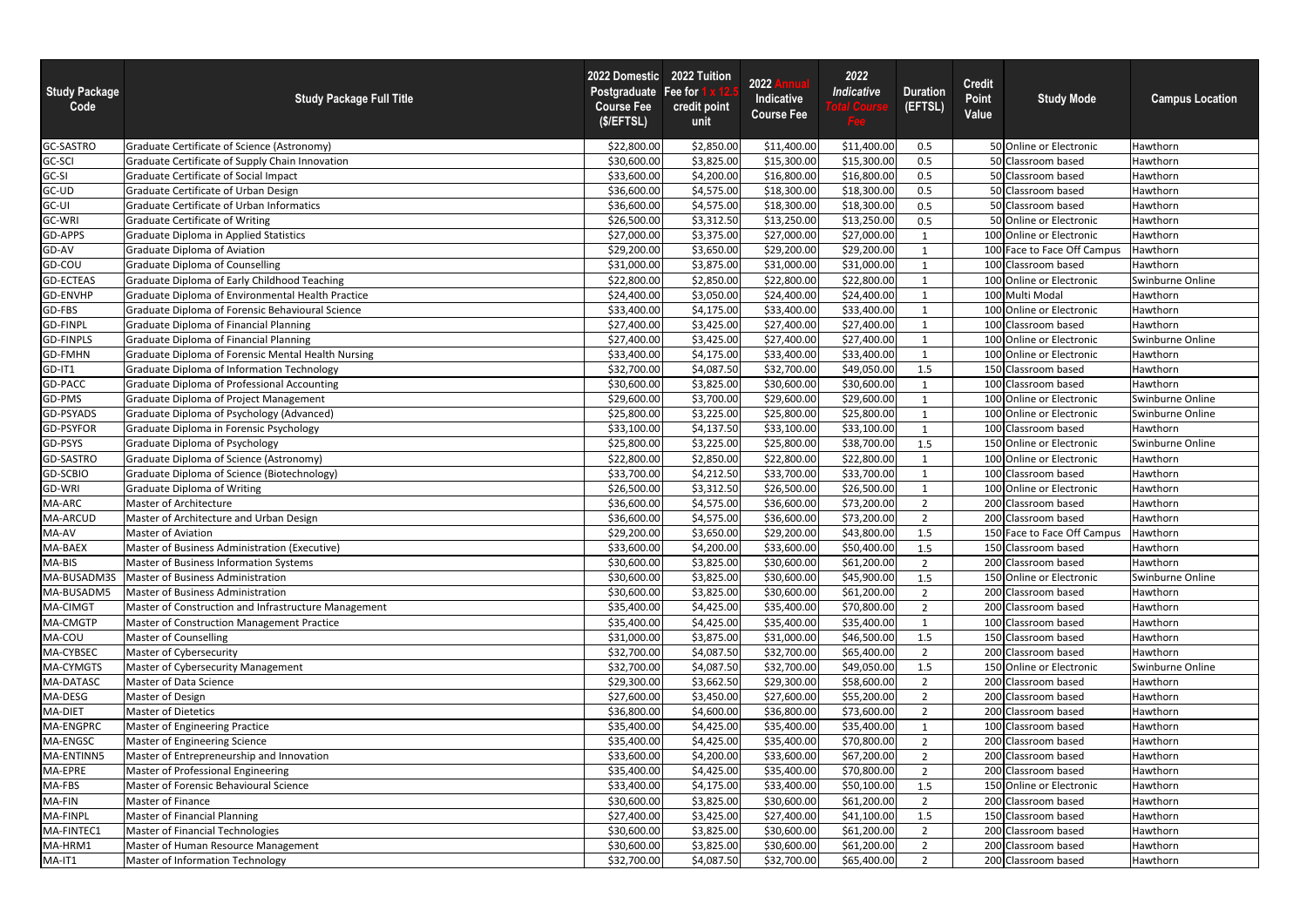| <b>Study Package</b><br>Code | <b>Study Package Full Title</b>                                                         | 2022 Domestic<br>Postgraduate Fee for<br><b>Course Fee</b><br>(S/EFFS <sub>L</sub> ) | 2022 Tuition<br>credit point<br>unit | 2022<br>Indicative<br><b>Course Fee</b> | 2022<br><b>Indicative</b><br>Fee | <b>Duration</b><br>(EFTSL) | <b>Credit</b><br><b>Point</b><br>Value | <b>Study Mode</b>        | <b>Campus Location</b> |
|------------------------------|-----------------------------------------------------------------------------------------|--------------------------------------------------------------------------------------|--------------------------------------|-----------------------------------------|----------------------------------|----------------------------|----------------------------------------|--------------------------|------------------------|
| MA-MCO                       | Master of Media and Communication                                                       | \$25,200.00                                                                          | \$3,150.00                           | \$25,200.00                             | \$50,400.00                      | $\overline{2}$             |                                        | 200 Classroom based      | Hawthorn               |
| MA-MKT1                      | <b>Master of Marketing</b>                                                              | \$30,600.00                                                                          | \$3,825.00                           | \$30,600.00                             | \$61,200.00                      | 2                          |                                        | 200 Classroom based      | Hawthorn               |
| MA-OCC                       | Master of Occupational Therapy                                                          | \$30,800.00                                                                          | \$3,850.00                           | \$30,800.00                             | \$61,600.00                      | $\overline{2}$             |                                        | 200 Classroom based      | Hawthorn               |
| MA-PACC                      | Master of Professional Accounting                                                       | \$30,600.00                                                                          | \$3,825.00                           | \$30,600.00                             | \$45,900.00                      | 1.5                        |                                        | 150 Classroom based      | Hawthorn               |
| <b>MA-PAEXT</b>              | Master of Professional Accounting (Extended)                                            | \$30,600.00                                                                          | \$3,825.00                           | \$30,600.00                             | \$61,200.00                      | $\overline{2}$             |                                        | 200 Classroom based      | Hawthorn               |
| <b>MA-PHYS</b>               | Master of Physiotherapy                                                                 | \$43,380.00 (1.<br>+ 0.125 EFTSL)                                                    | \$4,820.00                           | \$43,380.00                             | \$86,760.00                      |                            |                                        | 225 Classroom based      | Hawthorn               |
| MA-PM1                       | Master of Project Management                                                            | \$29,600.00                                                                          | \$3,700.00                           | \$29,600.00                             | \$59,200.00                      | $\overline{2}$             |                                        | 200 Classroom based      | Hawthorn               |
| MA-PSYCLP                    | Master of Psychology (Clinical Psychology)                                              | \$33,100.00                                                                          | \$4,137.50                           | \$33,100.00                             | \$66,200.00                      | $\overline{2}$             |                                        | 200 Classroom based      | Hawthorn               |
| MA-SASTRO                    | Master of Science (Astronomy)                                                           | \$22,800.00                                                                          | \$2,850.00                           | \$22,800.00                             | \$34,200.00                      | 1.5                        |                                        | 150 Online or Electronic | Hawthorn               |
| MA-SCBIO                     | Master of Science (Biotechnology)                                                       | \$33,700.00                                                                          | \$4,212.50                           | \$33,700.00                             | \$67,400.00                      | $\overline{2}$             |                                        | 200 Classroom based      | Hawthorn               |
| MA-SCI1                      | Master of Supply Chain Innovation                                                       | \$30,600.00                                                                          | \$3,825.00                           | \$30,600.00                             | \$61,200.00                      | $\overline{2}$             |                                        | 200 Classroom based      | Hawthorn               |
| MA-SI                        | Master of Social Impact                                                                 | \$33,600.00                                                                          | \$4,200.00                           | \$33,600.00                             | \$50,400.00                      | 1.5                        |                                        | 150 Classroom based      | Hawthorn               |
| MA-SNS                       | Master of Science (Network Systems)                                                     | \$32,700.00                                                                          | \$4,087.50                           | \$32,700.00                             | \$49,050.00                      | 1.5                        |                                        | 150 Classroom based      | Hawthorn               |
| MA-TEAPRI2                   | Master of Teaching (Primary)                                                            | \$22,800.00                                                                          | \$2,850.00                           | \$22,800.00                             | \$45,600.00                      | 2                          |                                        | 200 Online or Electronic | Swinburne Online       |
| MA-TEAPRI3                   | Master of Teaching (Primary)                                                            | \$22,800.00                                                                          | \$2,850.00                           | \$22,800.00                             | \$45,600.00                      | $\overline{2}$             |                                        | 200 Classroom based      | Hawthorn               |
| MA-TEASC                     | Master of Teaching (Secondary)                                                          | \$22,800.00                                                                          | \$2,850.00                           | \$22,800.00                             | \$45,600.00                      | $\mathcal{P}$              |                                        | 200 Classroom based      | Hawthorn               |
| <b>MA-TEASCS</b>             | Master of Teaching (Secondary)                                                          | \$22,800.00                                                                          | \$2,850.00                           | \$22,800.00                             | \$45,600.00                      | 2                          |                                        | 200 Online or Electronic | Swinburne Online       |
| MA-UD                        | Master of Urban Design                                                                  | \$36,600.00                                                                          | \$4,575.00                           | \$36,600.00                             | \$73,200.00                      | 2                          |                                        | 200 Classroom based      | Hawthorn               |
| MA-WRI                       | Master of Writing                                                                       | \$26,500.00                                                                          | \$3,312.50                           | \$26,500.00                             | \$39,750.00                      | 1.5                        |                                        | 150 Online or Electronic | Hawthorn               |
| MM-BAEXEI                    | Master of Business Administration (Executive)/Master of Entrepreneurship and Innovation | \$33,600.00                                                                          | \$4,200.00                           | \$33,600.00                             | \$67,200.00                      | 2                          |                                        | 200 Classroom based      | Hawthorn               |
| MM-EPRCMP                    | Master of Engineering Practice/ Master of Construction Management Practice              | \$35,400.00                                                                          | \$4,425.00                           | \$35,400.00                             | \$70,800.00                      | $\overline{2}$             |                                        | 200 Classroom based      | Hawthorn               |
| MM-PAFP                      | Master of Professional Accounting/Master of Financial Planning                          | \$30,600.00                                                                          | \$3,825.00                           | \$30,600.00                             | \$61,200.00                      | $\overline{2}$             |                                        | 200 Classroom based      | Hawthorn               |

|                      |                                               | 2022 Domestic     | 2022 Tuition   |
|----------------------|-----------------------------------------------|-------------------|----------------|
| <b>Study Package</b> | <b>Study Package Full Title</b>               | Postgraduate      | Fee for 1x12.5 |
| Code                 |                                               | <b>Course Fee</b> | credit point   |
|                      |                                               | (S/EFFSL)         | unit           |
| <b>NN-PGUNIT</b>     | Single Unit of Study - Postgraduate           | \$30,600.00       | \$3,825.00     |
| NN-LTUNIT            | Single Subject Learning and Teaching Services | \$9,600.00        | \$2,400.00     |
| XP-BUS               | Cross Institutional FBL Postgraduate          | \$30,600.00       | \$3,825.00     |
| XP-CISPG             | Cross Institutional FHAD Postgraduate         | \$30,600.00       | \$3,825.00     |
| XP-ENG               | <b>Cross Institutional FSET Postgraduate</b>  | \$34,900.00       | \$4,362.50     |
| XP-ICT               | Cross Institutional ICT Postgraduate          | \$32,700.00       | \$4,087.50     |
| <b>XP-ONLPOS</b>     | Cross Institutional - Online Postgraduate     | \$30,600.00       | \$3,825.00     |

# **Single Unit of Study**

# **Unit fee for the Practicum units in Graduate Certificate of Aviation (Piloting)**